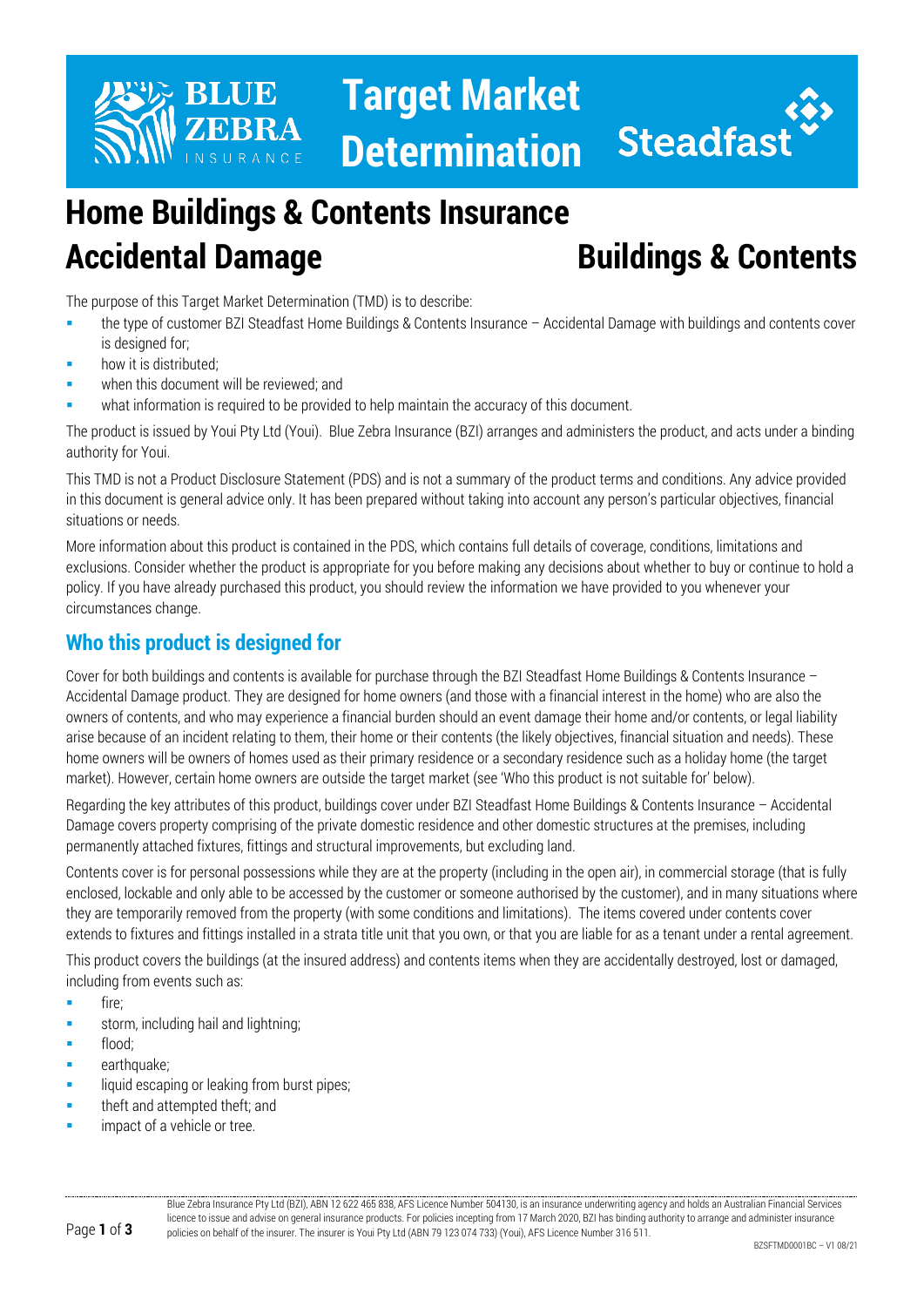



In addition to repairing or replacing the buildings or contents items when they are damaged, the product will also provide for additional benefits that cover things such as temporary accommodation, removal of debris and/or storing undamaged contents, and locating the source of escaped liquid.

The product also provides some additional covers for certain events when your contents items are being moved to a new address, where keys are lost or stolen, or where there is mechanical or electrical breakdown to certain buildings and contents items.

Another key attribute of buildings and contents cover under the BZI Steadfast Home Buildings & Contents Insurance – Accidental Damage product is cover for legal liability. This provides protection to the home owner if they become liable to pay for the death of or injury to unrelated people, or damage to their property, for incidents in relation to them, their buildings or their contents, anywhere in the world. For example, a visitor to the home trips on a rough surface, breaking their arm and holds the home owner liable for their loss of income and some out of pocket expenses while they recover.

When you have contents cover, there is also an optional cover for purchase to meet more specific objectives, financial situation and needs of contents owners:

(a) **Specified valuable items** – designed for the owners of contents that are valuable personal items (jewellery, watches, items that contain gold or silver, collections) who want to make sure they are insured for their full value if they experience a financial loss as a result of those items being lost or damaged. Where included on the policy, this cover is a further key attribute of BZI Steadfast Home Buildings & Contents Insurance – Accidental Damage.

All the above key attributes make BZI Steadfast Home Buildings & Contents Insurance – Accidental Damage with building and contents cover likely to be consistent with the likely objectives, financial situation and needs of the target market because it provides cover, or the option to add cover, for events that may result in significant damage to the home owner's buildings and/or contents, and provides coverage for the typical types of domestic structures, contents and valuable items that customers expect to be considered part of the insured property. The product also provides coverage for legal liability arising because of incidents relating to the buildings, contents or the home owner.

#### **Who this product is not suitable for**

This product is not suitable for owners of buildings and contents where:

- the buildings are:
	- primarily rented out, on either a long term or short term basis;
	- poorly maintained and not in an occupiable, liveable condition;
	- part of a strata title;
	- used as a hotel, motel or bed and breakfast accommodation;
- or
- the contents are:
	- part of a dwelling they own and rent out i.e. landlord's fixtures and fittings;
	- part of a hotel, motel or bed and breakfast accommodation;
	- in storage that is not a commercial storage facility that is fully enclosed, lockable, and only accessible by them (or someone authorised by them);
	- − contained within a dwelling that is poorly maintained and not in an occupiable, liveable condition;
	- − certain items used to earn an income (such as photographic equipment and musical instruments).

### **Distribution conditions**

BZI Steadfast Home Buildings & Contents Insurance – Accidental Damage can only be purchased through a Steadfast broker authorised by BZI. BZI has contractual arrangements with Steadfast brokers (including their Authorised Representatives) who are appropriately licensed to sell their products, and as part of their licensing these brokers have adequate training to provide this product to their customers. BZI has a range of supervision and monitoring procedures, and provides training and support regarding the process to follow for getting quotes for this product and administering the policies once purchased.

When completing a quote, the BZI processes include a number of questions that enable the collection of information that help to determine if the applicant is within the target market for this product, if we will insure them and their buildings and contents, and for what premium and excess. The customer should always answer these questions accurately and check with their intermediary if they are not sure what a question means.